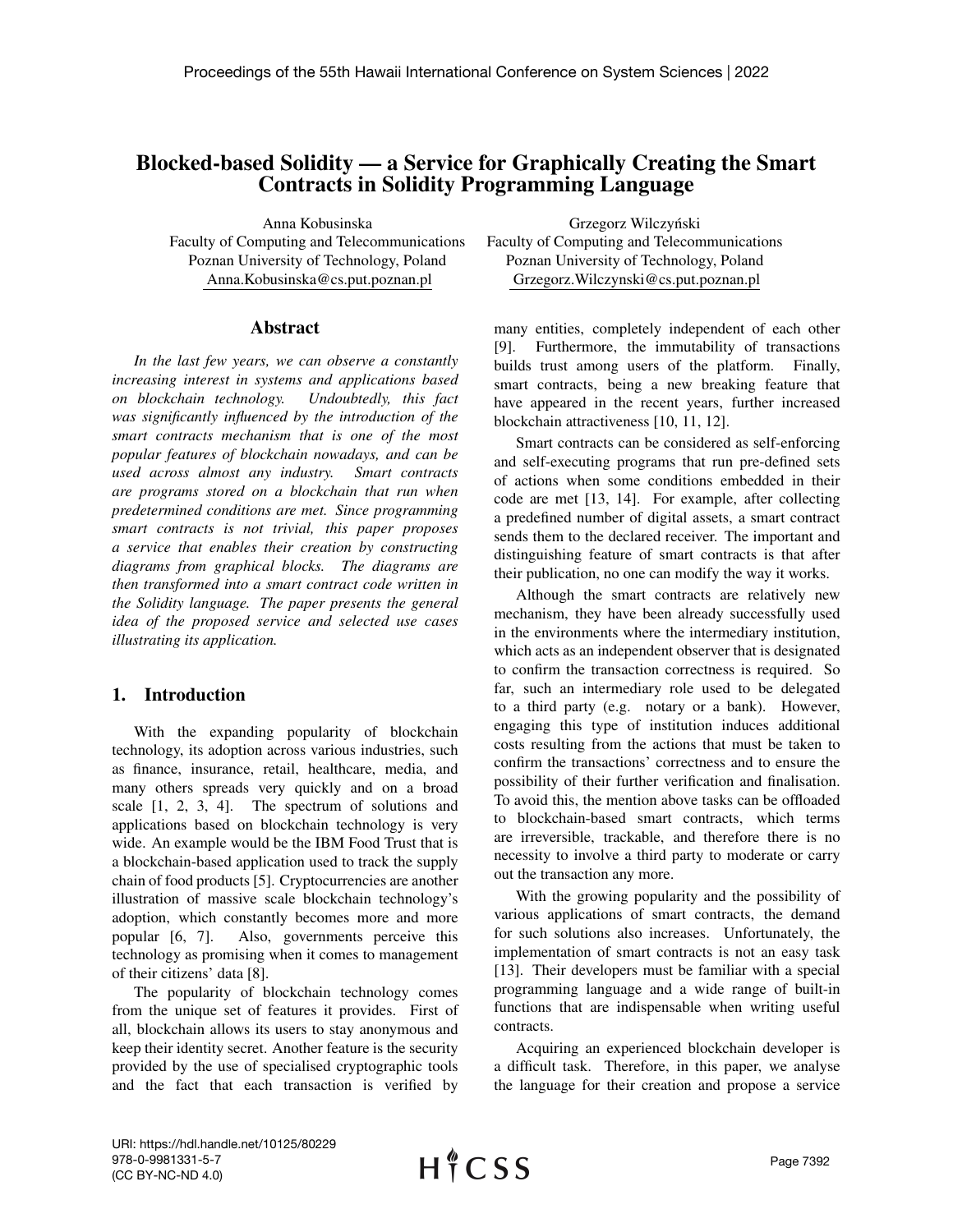providing a simple graphic interface that allows a person with little programming experience or limited knowledge in this field, generating a contract code that can be published on the blockchain platform. Due to the popularity of the Ethereum platform, in the proposed solution, smart contracts graphically arranged by the user are translated into the Solidity language, which will enable the launch of these contracts on this platform.

The paper is structured as follows. In Section 2 the general information on blockchain technology and Ethereum platform are provided. Next, Section 3 presents the basic elements of Solidity language, and section 4 describes the existing tools that support programmers in the implementation of contracts or allow for their graphical design and generation of their code. Then, the architecture of the proposed service is proposed in section 5, and the types of proposed blocks are discussed in section 6. Section 7 provides various use cases of the service. Finally, section 8 concludes the paper and presents the directions of the future works.

## 2. The General Idea of Blockchain and Ethereum Platform

The blockchain is a cryptographically secured and immutable ledger, distributed over the participating nodes that aim to share information among all parties that access it [15]. It consists of a chain of sequentially connected blocks, which contain a set of transactions [9]. Transactions may be understood as a piece of data representing the flow of values from one node to another, signed by the node that created the data.

In addition to transactions, blocks also contain the hash value, calculated by a hash function based on the hash of the block's predecessor and a special number called the nonce. The cryptographic hash function gives security capabilities to the processed transactions, ensuring that contents of a transaction recorded on the ledger will not be tampered with, and thus providing transactions' immutability.

Blocks are automatically broadcasted across the network, verified and added to the blockchain. However, to successfully append the block to the chain, the consensus between a majority of nodes has to be met [16].

Blockchain nodes are divided into two types: full-nodes and partial nodes. Each full node keeps a complete copy of the entire ledger, can execute transactions, and contributes to extending the chain. Thus, to run a full node application, a sufficient number of computing resources and memory are required. In turn, partial nodes communicate with the network only by downloading and sending transactions. All nodes are

connected in a peer-to-peer network.

One of the key concepts in blockchain technology is smart contracts, defined as computer programs running on the ledger verifying and enforcing an agreement between multiple parties [13, 14]. Source code of a smart contract (or, for a short — contract) defines the terms of the agreement and is submitted to the ledger as a transaction. A user can interact with the contract by invoking methods exposed by the contract, much like interacting with a distributed/remote object.

The first blockchain platform for developing smart contracts was Ethereum [17]. The concept of this platform was to enhance Bitcoin's virtual machine scripting mechanism to give Ethereum contracts a state and provide a Turing-complete language.

The global state of the Ethereum platform is based on the set of small objects called accounts. Each account has a unique 20B identifier. One can divide them into two subgroups upon the way of managing them. The account's behaviour can be specified in the code of a contract or may execute the user's orders. The state of the account consists of a counter of performed transactions, several collected tokens, and optionally code of contract and its data.

A transaction in the context of the Ethereum platform is considered as a single cryptographically signed instruction [18]. Basically, they can be divided into two subgroups. Transactions from the first one result in sending a message, while from the latter one, create new accounts with the code that describes the account behaviour.

Ethereum smart contracts consist of code, resembling definition of a class with methods. Once the code is written, the contract can be compiled and deployed on the blockchain [19, 20, 21]. Deploying a contract means submitting a transaction that includes the contract code. Later, when a user wants to call a function of that contract, he can submit his own transaction regarding the deployment transaction's unique identifier, function name, and a list of parameters. Then, the transaction is broadcast through the network and verified by all full nodes, effectively meaning that all full nodes execute every smart contract function call. Each node executes the function call by feeding the smart contract code and user input to a local instance of a Ethereum Virtual Machine (EVM), which can understand the compiled smart contract instructions.

To prevent denial of service attacks and maintain the profitability of processing transactions, Ethereum introduced payment for the number of instructions that had to be processed due to the function call. The amount of work associated with processing the instructions is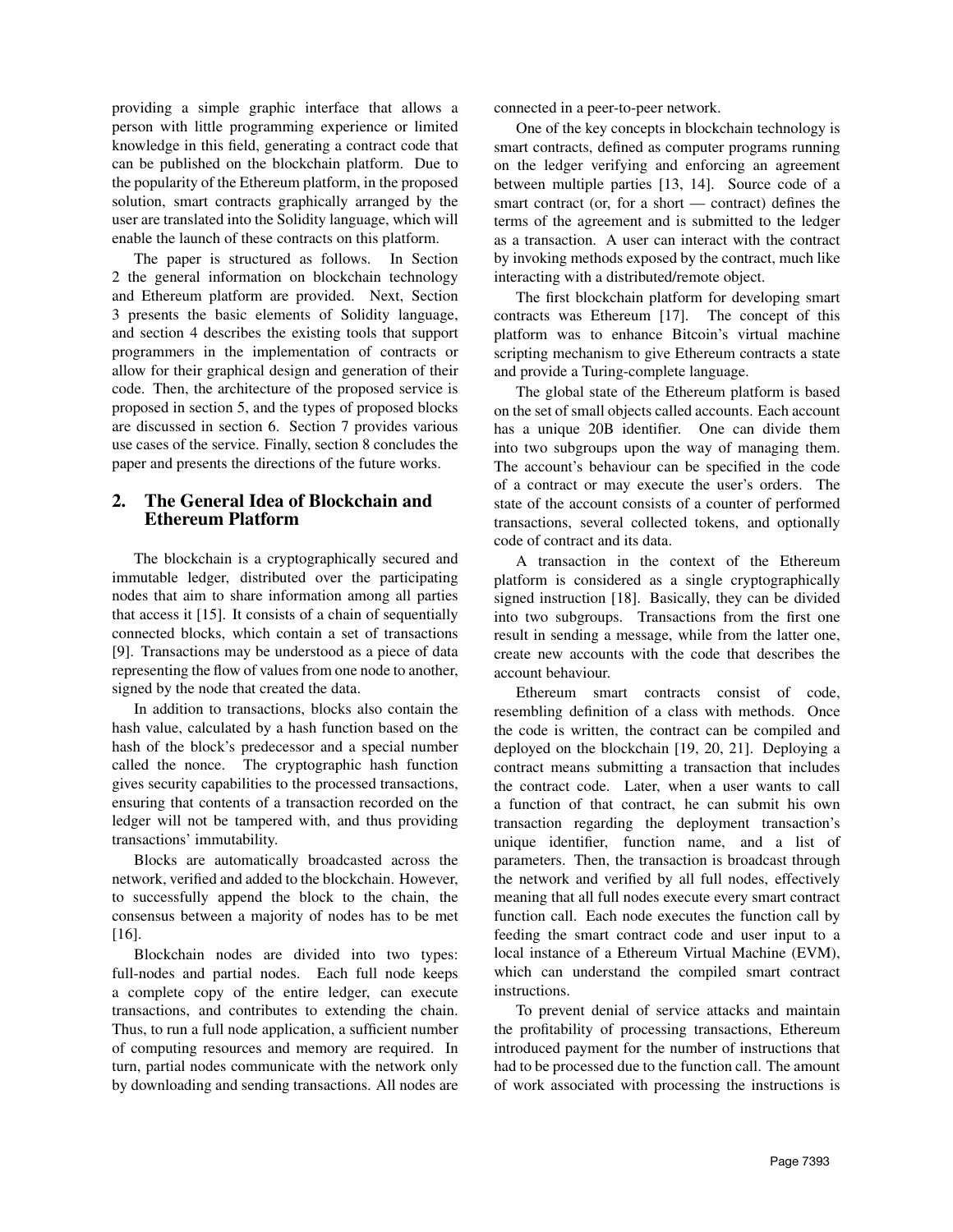measured in gas units, and specific instruction is worth a fixed amount of gas. Therefore, when the user submits a transaction, he can choose the value of gas price, which is how much ether he is ready to spend for one gas unit. Ether (ETH) is a cryptocurrency featured by Ethereum.

Similarly to fees, transactions with more generous values of gas price are more likely to be included in the ledger, because they provide a better incentive to miners. A high gas price will incentivize full nodes to quickly process the transaction, whereas a low gas cost may cause the transaction to never be processed (as miners choose a minimal the threshold for which they will mine transactions). An exception to transaction related fees is made for function calls that do not modify the state of the blockchain, e.g. checking the account balance. Those function calls are exempt from fees. That is because they can be processed locally, without involving the network.

## 3. Solidity Programming Language **Overview**

There are several languages suitable for smart contract development on Ethereum to choose from, including Solidity [22], Vyper [23], Bamboo and LLL [24, 25].

In the service proposed in this paper, the graphically illustrated functionality of the smart contract is translated into the Solidity language. The choice of this language was dictated by the multitude of features it provides and its popularity, which ensures a widespread integration and community support. The information on Solidity and notions that are essential to this paper are presented in this section.

Solidity is a programming language [22, 26] mainly used for smart contracts implementation. Its structure, abstractions and syntax were inspired by JavaScript and programming languages from the C family. As a result, Solidity employs such concepts as functions, classes, variables, and enables arithmetic operations and string manipulation.

Smart contract's structure resembles the structure of a class known from object-oriented languages. It consists of the definition of functions (analogous to methods) and variables (analogous to class fields) storing the contract's state in memory. Moreover, contracts support inheritance, libraries and complex user-defined types and offer encapsulation and support inheritance from other contracts.

Each contract deployed on the Ethereum platform has its own address that enables communication with its specific instance by utilising the contract's methods.

Same as C++, Solidity is a statically typed language.

Data types can be split into two groups. The first group contains a value types, which are mainly the same as in other programming languages (e.g. bool or int). In this group, there is a unique type called address which has a specific destination. It enables to store of a 20-byte value which is an address of an account on the Ethereum platform. There is a possibility to check the number of Ethers stored on the account pointed in this manner. Moreover, after conversion to payable address, a contract can also use its method send and transfer to pass Ethers.

The second group contains contracts that may be used as variables and behave similarly to instances of Java classes. Each contract has its own Solidity platform address, so creating a new contract is associated with creating a new account. As a result, each contract may be converted into an address that clearly references it. The opposite conversion (address into contract) is also valid. To convert a contract into a payable address, additional requirements have to be met, because the contract must provide a function that supports receiving Ethers in such case.

Among the useful data types are dictionaries, called in the Solidity mappings. They can be declared in an unusual but readable manner. For example, there is a possibility to declare a dictionary that returns an integer value based on the address. In a group of more sophisticated data types, there are also static and dynamic arrays and strings. Moreover, programmers can define their own structures and enumerated types.

Each contract must have its own name, which is declared next to the contract keyword. After this declaration inside curly brackets, programmers define a body of a contract consisting of a few basic elements.

Properties indicate where a contract stores its state. Properties values are stored in the global platform's state. Programmers can tag them with three different visibility modifiers, namely public, private and internal, to control their accessibility. It is important to remember that even if a property is private (not visible for other contracts), it can be found and read from the global platform's state.

Each contract can send information to external receivers through events. It is a crucial feature when it comes to integration with applications from outside of the platform. The events enable to notify parties that want to receive a piece of information about some incident, e.g. transferring some tokens. Declaration of the event must have a unique name and specification of types of data about sharing with those parties. In the Solidity code, it is declared with the emit keyword.

Apart from standard visibility modifiers, Solidity enables programmers to create their own schema,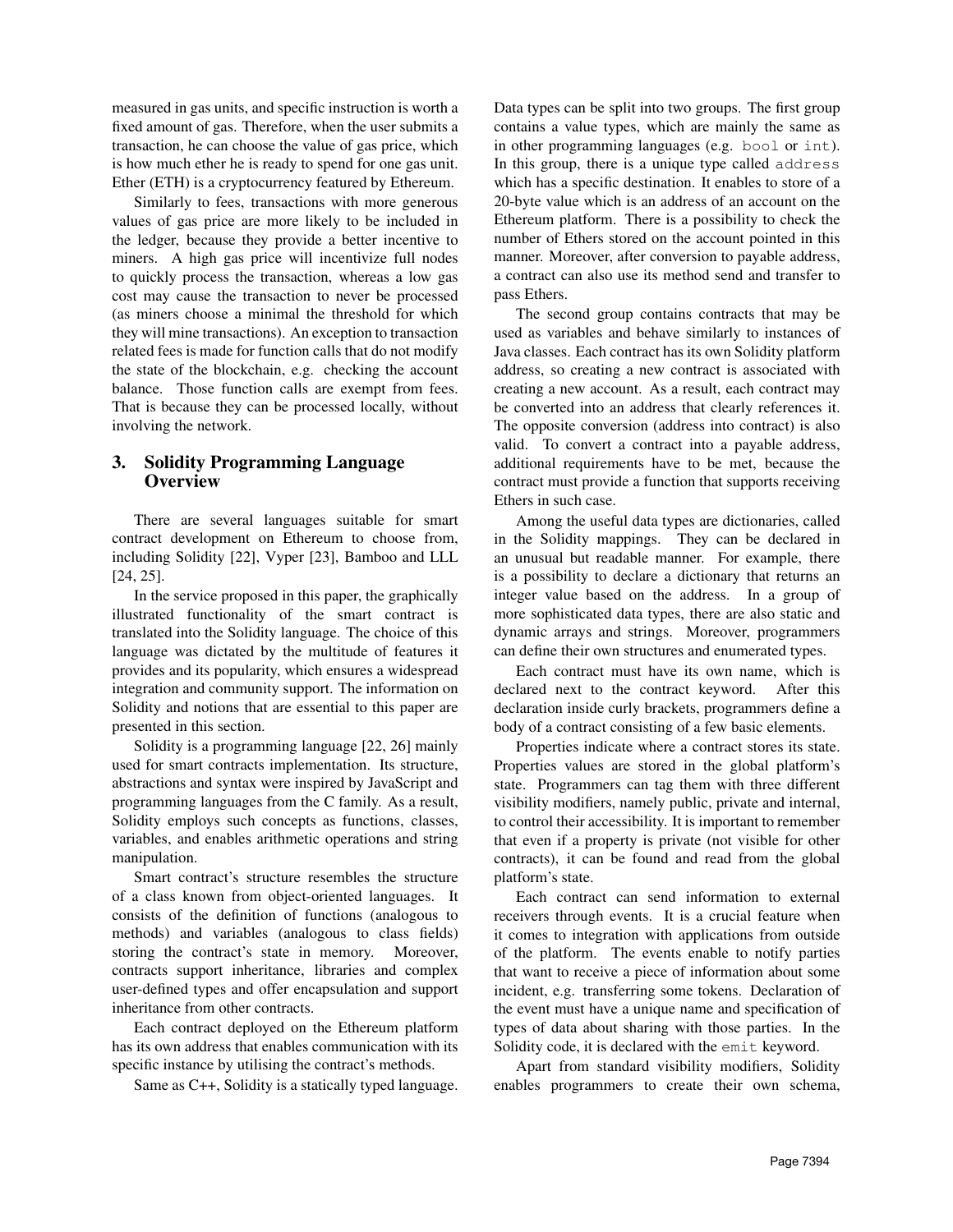which validates if the function may be called. This feature is declared with modifier keyword, name and parameters which are required to perform validations. The set of rules should be implemented to utilise requiring keyword, which is used to check the conditions for further execution and break it with custom communication if the condition is not met. At the end of the set of rules, one must add an underscore sign which shows that validation ended correctly and function protected with this modifier can be called. This approach is beneficial and enables programmers to avoid code redundancy and improve the readability of contract.

Same as classes from object-oriented languages, contracts may have a constructor. It is a method which is called during contract creation. This is a place where initial code (like properties set) should be applied. In Solidity contract may have only one constructor.

The contract consists of many functions. Usually, a function definition begins with a function keyword, a name and a list of input parameters in parentheses. Then visibility modifier is set from the set public, private, internal and external. Optionally, one can choose which custom modifier guards the entry to the method. The next element of the declaration is an optional payable keyword which determines if processing transactions may be related to the transfer of Ethers to the contract account. If this keyword is not used, the programmer may declare if the function uses the state of the blockchain. The pure keyword is used if the function does not access the state of blockchains. The view keyword is used when the function only reads data from the global state, and omission of these keywords informs that function may read and write to the blockchain. The lastest option in this declaration is the definition of the type of the result. After performing these steps, one can declare the body of the function in curly brackets.

A contract may contain two specific functions. The first one is invoked every time a contract receives some Ethers to its account. The declaration of this function is unique and can be defined as follows: receive() external payable. The second function that is called every time the calling parameters are not matched to any function. It is defined in the following way: fallback() external. This specification may be extended with the payable keyword to enable this function Ethers collection.

Based on the above description, it can be seen that despite Solidity is similar to well-known programming languages. It also provides some specific and non-trivial constructs. Creation of the service that automatically generates Solidity code based on a block diagram may favourably influence the learning of this language and give a chance to everybody to create their own simple contract.

## 4. Related works

This section presents a short description of the applications and tools available on the market that support the creation of smart contracts.

The EtherScripter [27] enables users without programming experience and the knowledge of the Ethereum platform's languages to create smart contracts with the utilization of block diagrams. The way of defining smart contracts in the EtherScripter is simple due to the ergonomic user interface. Moreover, the availability of a large number of examples simplifies the work with this tool. The EtherScripter converts a set of blocks into two languages — LLL and Serpent. These two languages are recommended for advanced programmers who have specific requirements for the created smart contracts, for example, require the low-level optimization. As a result, EtherScripter is not a tool intended for beginning users.

Another tool available on the market is FSolidM [28]. The usage of this software induces a different way of defining a contract. In the first step, the user has to define a state diagram that is going to be used to generate the scheme of the contract. Then it is required to fill this scheme with the Solidity code. The FSolidM is enhanced by plenty of plugins, which can be applied to the contract while its development in order to avoid the most common vulnerabilities, such as multiple function calls and authorization. This software requires at least basic knowledge of the Solidity language, but facilitates the creation of defining secure and understandable pieces of code.

Finally, the YAKINDU Solidity Tools [29] is an integrated development environment that contains plenty of useful functions, such as quick refactoring and delivery of schemes of most implementational common patterns and prompting pieces of code that may be useful during the smart contract creation. It also supports users when it comes to some errors related to inappropriate syntax usage. Additionally, this tool supports automatic code generation. Modelling the contract in this way is also based on creating a state diagram where next to transitions, one must add simple instructions that are converted to Solidity code.

The solution proposed in this paper enables the creation of contracts in a way similar to the EtherScripter platform by enabling the construction of the block diagrams. However, the main difference between the proposed solution and EtherScripter is the language of the resulting contract. In the proposed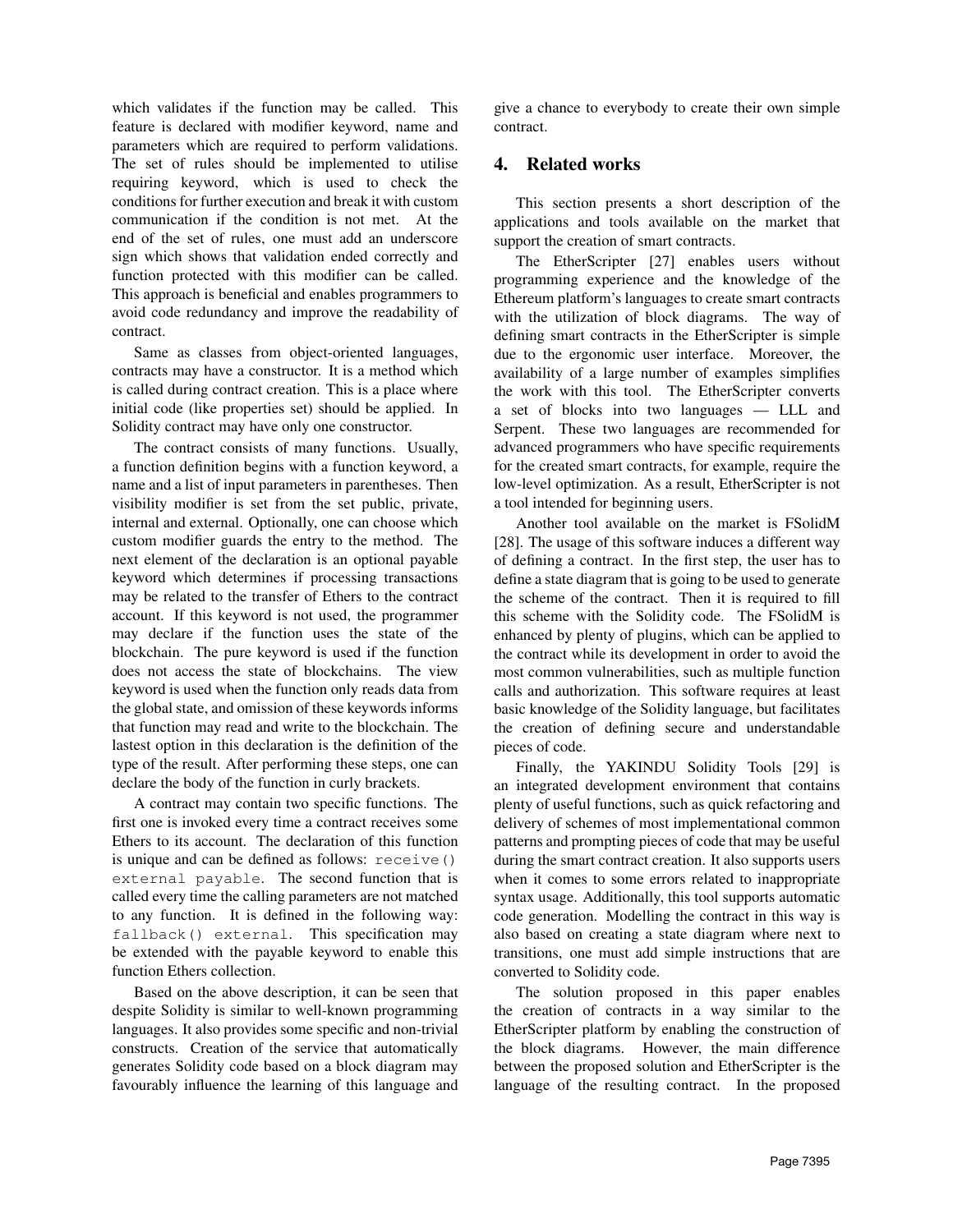service, it was decided that the created smart modelled in the diagram would be translated into the Solidity language. Since it is the language recommended for creating this type of software, people using the service proposed in this paper will see, based on predefined examples and self-created schemas, how specific syntax elements (e.g. functions, loops, events) should be constructed in the Solidity. The second important difference is the division of the blocks from which the schematic is created into thematically related categories and placed in separate lists, which is clearly missing when working with EtherScripter. It is a functionality that significantly simplifies and streamlines programming because it is easier to find the necessary elements in smaller groups, starting with selecting a thematic group.

## 5. General Concept and Architecture

A relatively small number of tools and applications that support non-experienced programmers in creating smart contracts motivated creating a service that facilitates this task.

The proposed solution assumes that users may use it despite, having only a basic knowledge of Solidity programming language. The service provides a set of blocks to achieve this, which can be graphically arranged to model a smart contract. The created diagrams that represent smart contracts are then translated into the code of the Solidity language.

The architecture of the proposed service is shown in the Figure 1.



Figure 1: Contract Generator Architecture

In the proposed service, in order to define a smart contract, the user creates a diagram from the graphic blocks. For this purpose, the user uses the provided web application, which illustrates the module Smart Contracts Generator WebApp in Figure 1. These diagrams are further converted to text representation and then passed to the service smart contract generator represented by the module Smart Contract Generator. This is the main component of the proposed service, which is responsible for creating a model of a contract, its correctness validation and generation of the resulting code of contract in Solidity language. The correctness of this non-trivial task is checked by several tests grouped in two projects, and performed in the modules GeneratorManualTests and GeneratorTests.

For the graphic layer implementation, the Blockly library [30] is used. It is an open-source JavaScript library that supports programmers in developing applications, which generates code based on block diagrams. It enables developers to shift the responsibility for the definition of behaviour (e.g. motion on canvas) and layout of blocks and focus on the functional part related to defining smart contract fields, ways of filling them and rules of connecting the blocks.

The created block diagram is transformed to XML format and sent to the service server, which is responsible for converting the diagram to objects modelling Solidity language components and for generating the Solidity smart contract code.

### 6. Contracts blocks

A big challenge in creating the service was to propose the appropriate blocks from which service users would construct a diagram representing a smart contract. By assumption, these blocks should be divided into appropriate functionally related groups facilitating the construction of the contract.

Each block type has a different colour and connection stub shape to make it easier to deduce which blocks may be connected. The proposed service provides a built-in validation that prevents users from creating invalid connections.

As discussed, the blocks are divided into small groups based on their purpose. As a result, in the proposed solution, ten various sets of blocks were proposed. The first one contains only a contract block. This block helps users define the appropriate contract scheme and its standard functions, properties, events, and modifiers. Moreover, it protects users from creating several constructors or functions, which are perceived as incorrect in terms of conformance to Solidity syntax.

In the second set that provides contract elements, users can find all blocks, which can be connected to the smart contract block. The first gap of the contract block can be filled with a list of property blocks. These blocks have one drop-down list, indicating property visibility, so the service does not let users forget about declaring it. To have a fully configured property block,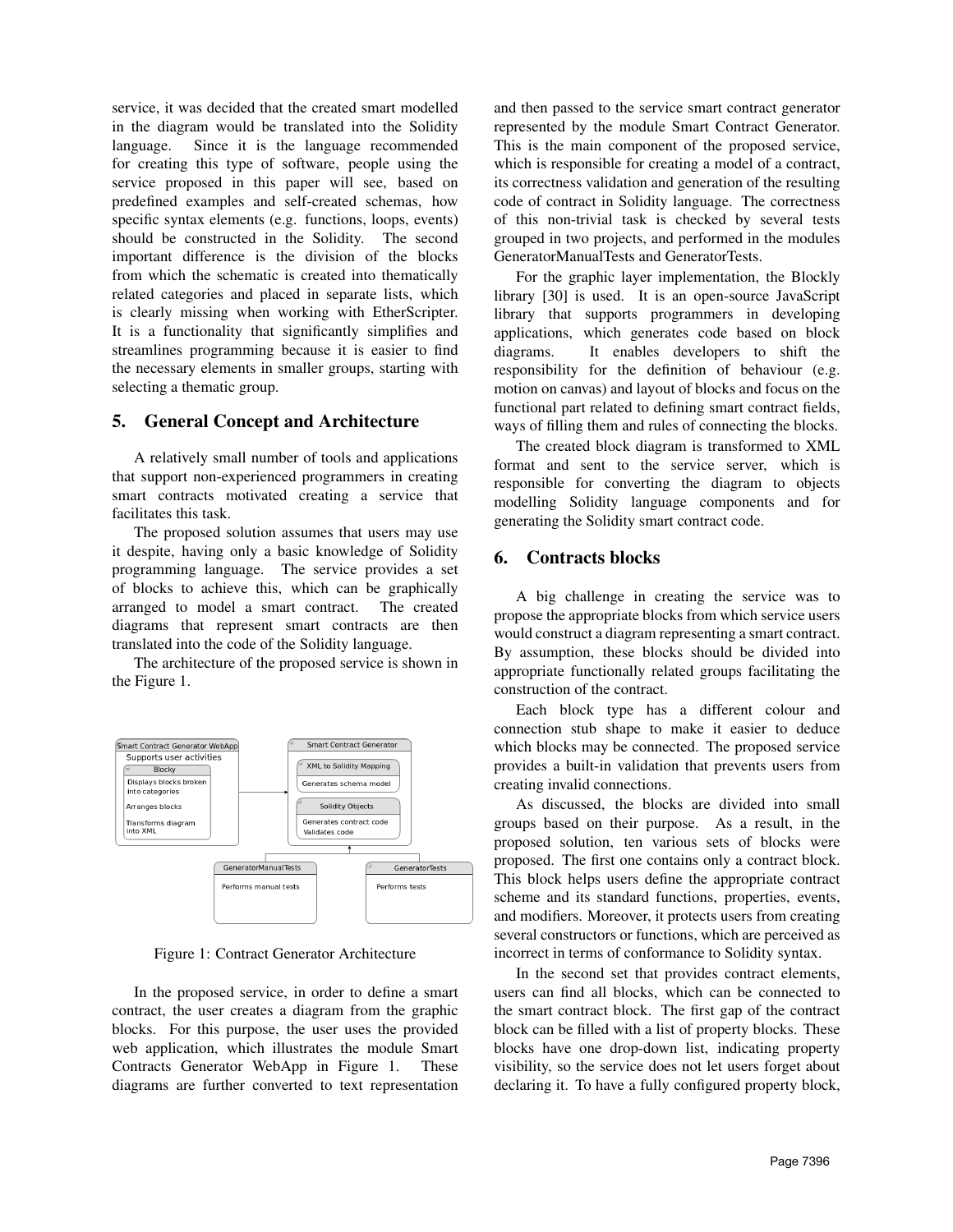

Figure 2: Contract block.

the variable declaration block has to be also connected. The functionality of this block is discussed later in this section.

In the next contract gap, users can define a list of events. First, the event block lets the user declare its name and define the data it emits. Then, in the succeeding gap, modifiers available in the scope of validation steps with their input data are defined.

In the Solidity language, a contract may have only one constructor so that the user can connect only one constructor block to the contract block. Similar constraints apply to the default function (fallback) block and the function block that receives the Ethereum token.

The most advanced block is related to the contracts function (figure 3). Users may define as many functions as needed since the proposed service does not restrict their number. In the first phase, input parameters, name and visibility of function are defined. The next element of the function block is the checkbox, which value determines whether the function accepts Ethers. Where it is possible, the dropdown that defines the way the function uses the global state becomes invisible to the user because accepting Ethers determines that the function is read and write type (figure 4). Otherwise, users may choose from the dropdown if they define a function of a type read-only, read and write or not even accessing the global state. One can connect the modifier call block to the function block if the appropriate checkbox is checked (figure 5). An analogous situation relates to defining output type. Users are allowed to choose it from the dropdown list if the return value checkbox is checked. Next, it is possible to define the set of instructions that are executed during function processing.

In the following set, all blocks that can be inserted into the instructions gap are gathered. Therefore, this set contains simple assignment, condition, loop, the break loop, return blocks and one more specific block,



Figure 3: Basic function block.



Figure 4: Accept Ethers function block.

representing the condition of the execution block. It is mapped into the requirement construction, containing a condition and information on what actions should be performed when the condition is not met.

Built-in functions represent a category that contains blocks, which are mapped into Solidity built-in methods. The appropriate usage of these blocks is a key feature in creating a secure and useful contract. For example, the first block from this set checks a balance of an account identified by an address passed as an input parameter. In turn, the second and the last block of this category is the transfer block, which transfers Ethers from the contracts account to another one, identified by an address passed as an input parameter.

The consecutive three sets are responsible for



Figure 5: Function block with modifier input.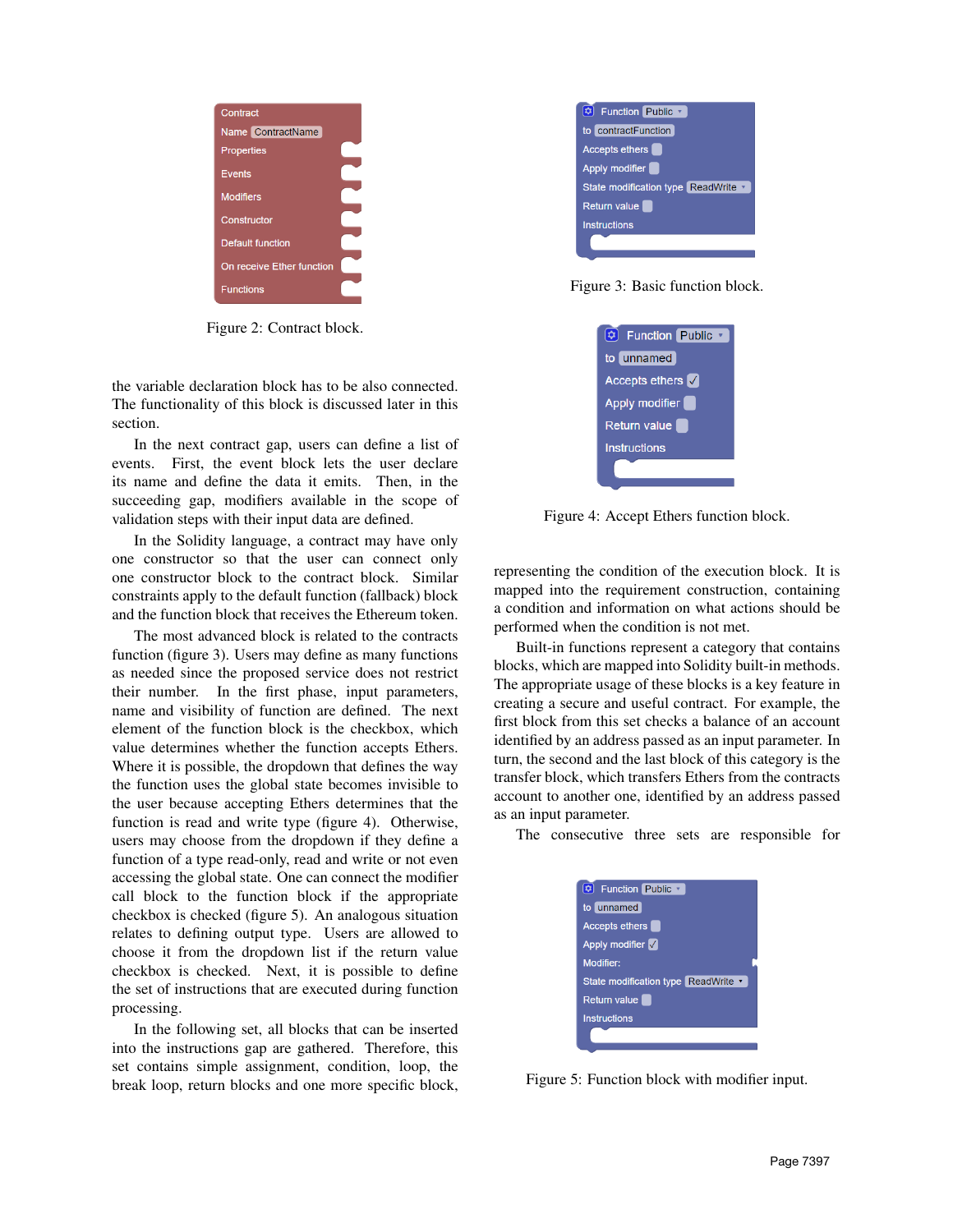defining variables and performing basic calculations. The calculation set contains a block that provides access to transactions special values. Users can use this block to get information about, among others, Ethereum block details and the caller of the function. It is a fundamental thing in authorization because everyone can find the contract by its address and communicate with it, so creating appropriate authorization checks is crucial.

Finally, the last three sets are mapped into various calls. The first two sets represent function calls and events emissions, respectively. In turn, The third one is responsible for enabling the users to use modifiers by connecting them into chosen functions. All blocks in the mentioned sets are auto-generated based on the declarations of appropriate components in the contract (e.g. declaration of function *F* indicates the generation of call *F* block). These blocks also have generated connection stubs based on input parameters defined in the appropriate declaration blocks. Thus users may easily see how many parameters may be passed as arguments of calls.

#### 7. Use cases

The proposed service has a wide area of potential usages. In this section, we present just a few built-in examples that show some of them.



Figure 6: Counter.

A brief examination of provided examples may give basic knowledge for constructing new contracts. The first and the easiest example represents a simple counter. A diagram models it in Figure 6, and it is composed of property and variable declaration blocks, which are mapped into listing 1, line 2. The contract also provides a simple function connected to it, which performs simple incrementation of declared global variable (Listing 1, lines 4–6).

Listing 1: Result code for counter example

| 1           | contract Counter{               |
|-------------|---------------------------------|
| 3           | 2 uint public counter;          |
|             | 4 function Increment() public { |
| $5^{\circ}$ | counter = $(counter) + (1)$ ;   |
| 6           |                                 |
|             |                                 |

 $\frac{3}{4}$ 

6

In the consecutive example, shown in Figure 7), the more specific constructions were used. Examination of this example shows users how to define and call events, and how to use and define conditional statements.



Figure 7: Change notifier.

Given example uses one variable (Listing 2, line 2) and one event, which emits two values — oldValue and newValue (Listing 2, line 4). The event is called in the public function setValue (Listing 2, lines 7-11), after verification whether a new value is different from the old one. This event emits two values, namely a new value and the previous one (Listing 2, line 9).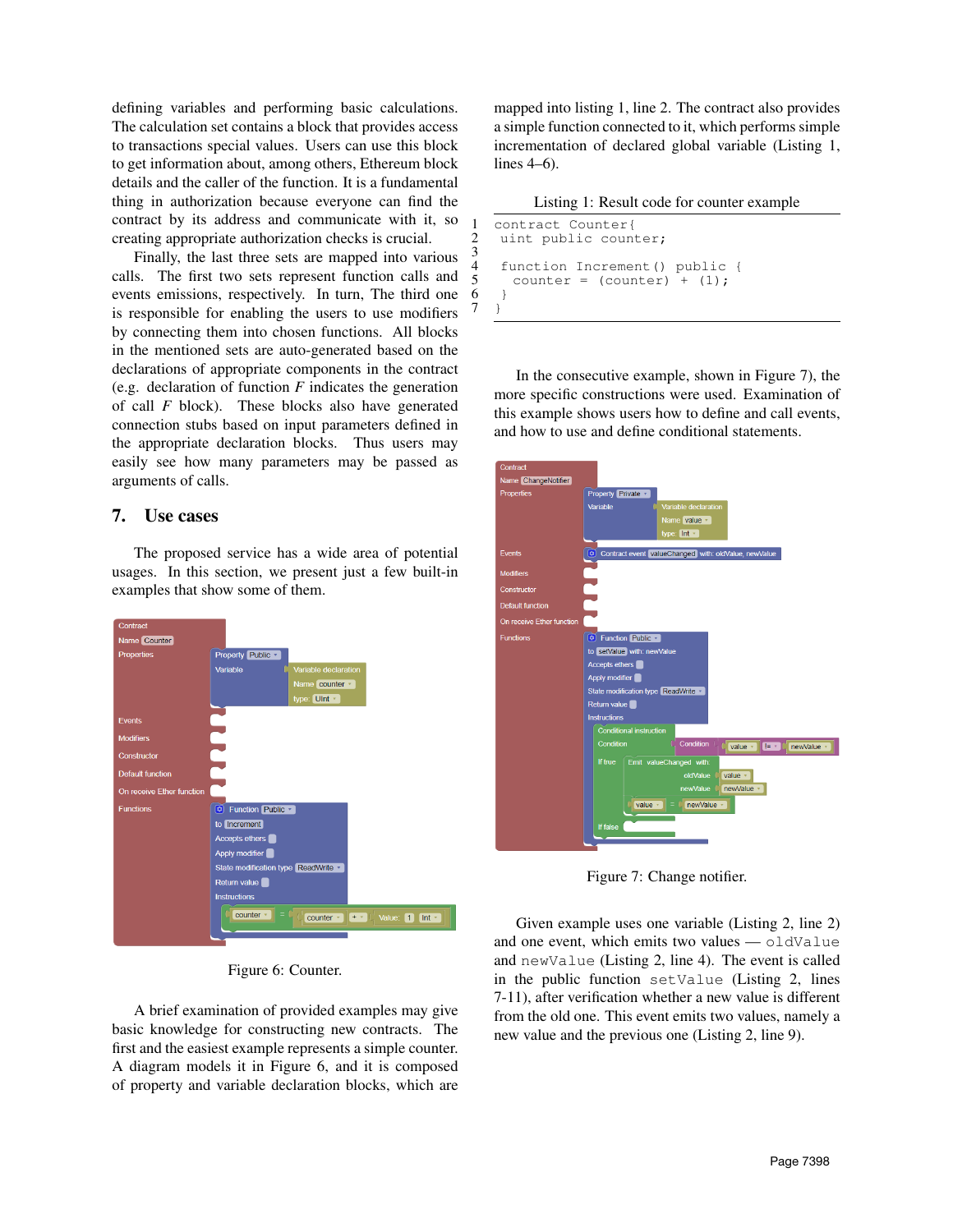Listing 2: Result code for change notifier example

```
1 contract ChangeNotifier {<br>2 int private value;
     int private value;
4 event valueChanged(int oldValue,<br>5 int newValue):
                           int newValue);
7 function setValue(int newValue) public {<br>8 if ((value) != (newValue)) {
8 if ((value) != (newValue))<br>9 emit valueChanged(value,
9 emit valueChanged(value, newValue);<br>10 value = newValue;
            value = newValue;12 }
13 }
```
One of the most complicated examples illustrating a smart contract syntax is a simple auction. To increase the readability of the block diagram, it was split into three figures (Figure 8, Figure 9, Figure 10), which present the consecutive parts of the smart contract.



Figure 8: Auction 1.

Figure 8 presents declarations' properties with the declarations of their corresponding variables. There







Figure 10: Auction 3.

are 5 properties used in this implementation, which is shown in Figure 3, lines 2–6. Furthermore, in listing 3), lines 8–11, two definitions of events, which inform about bid increase and auction's end, are presented. The constructor declaration and initialisation of required properties are in listing 3), lines 13–20. Next, in the figure 9, new bid function is presented. This function accepts Ethers because the new bid value is equal to the transferred value (payable keyword in the listing 3, line 22). This function checks the conditions if the new bid value is greater than the current one and if the auction is still active (listing 3, lines 23–26 ).

If any of mentioned conditions are not met, the contract execution is automatically stopped. Then, there is a condition, which checks if the current bid is greater than 0, which means some funds should be returned (listing 3, lines 27–30 ). The function ends with assigning new values and emission of the event, which informs about bid increase (listing 3, lines 31–34 ). The whole contract ends with the invocation of a function, which is responsible for finishing the auction (Figure 10). This function starts its execution by checking two conditions. The first one checks whether it is an appropriate time to end the auction. The latter one checks whether the auction has already been deactivated (listing 3, lines 38–41). If these conditions are not fulfilled, the execution is automatically stopped. Finally,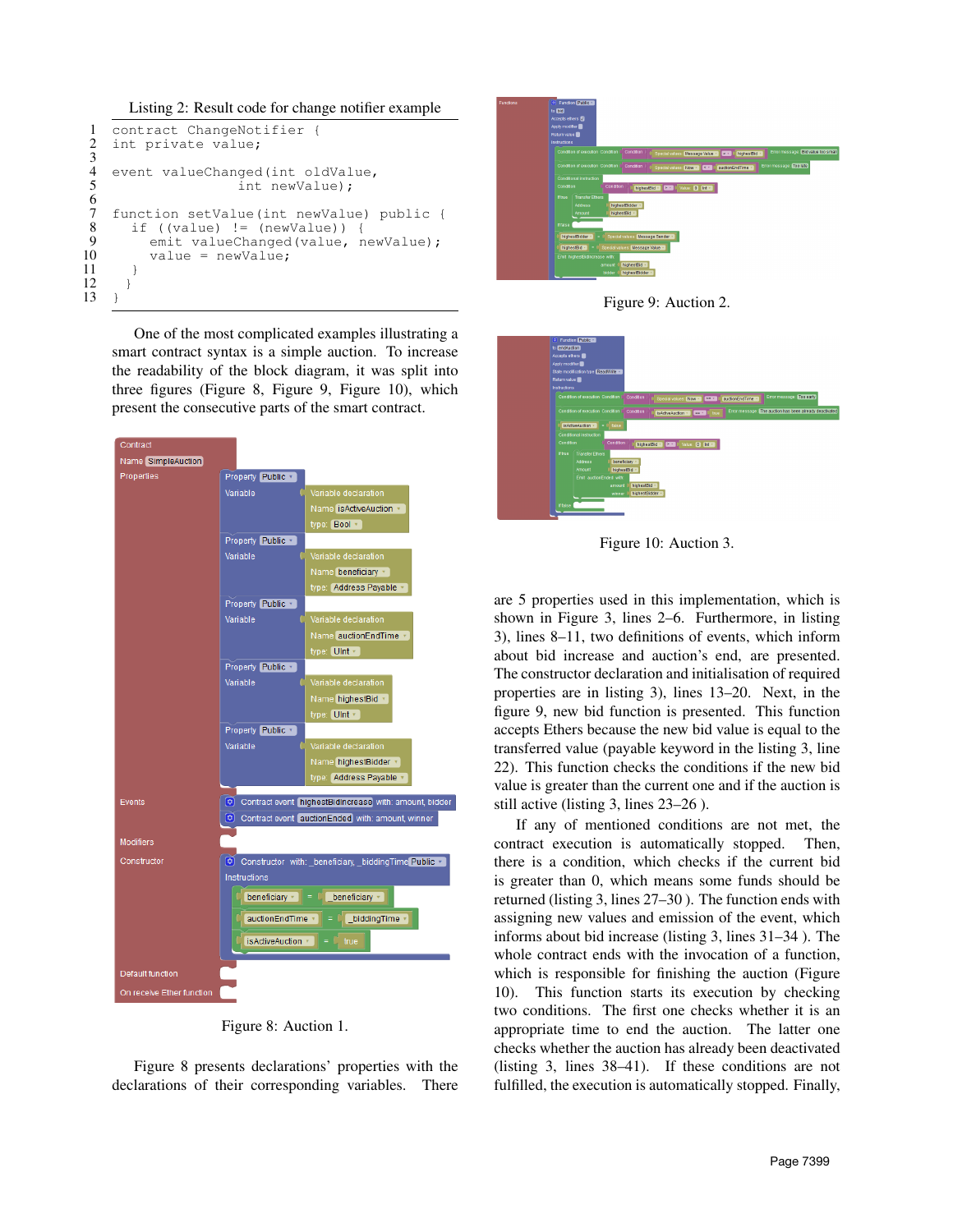in the next step, the auction is deactivated (listing 3, line 43). Next, the contract checks the condition if the bid value is greater than 0, which means that all auction participants should transfer some funds to the beneficiary account (listing 3, line 44–48 ).

Listing 3: Result code for change notifier example

 $7\over 8$ 

 $\frac{12}{13}$ 

16

 $\begin{array}{c} 21 \\ 22 \\ 23 \end{array}$ 

30 }

 $\frac{36}{37}$ 

50 }

```
1 contract SimpleAuction {
 2 bool public isActiveAuction;<br>3 address pavable public benef
 3 address payable public beneficiary;<br>4 uint public auctionEndTime;
 4 uint public auctionEndTime;<br>5 uint public highestBid;
 5 uint public highestBid;<br>6 address payable public
        address payable public highestBidder;
 8 event highestBidIncrease(uint amount,<br>9 address payable bid
9 address payable bidder);<br>10 event auctionEnded(uint amount,
10 event auctionEnded(uint amount,<br>11 address pavab
                                   address payable winner);
13 constructor(<br>14 address p
14 address payable _beneficiary,<br>15 uint _biddingTime) public {
             uint _biddingTime) public {
17 beneficiary = _beneficiary;
18 auctionEndTime = _biddingTime;
19 isActiveAuction = true;
20 }
        function bid() public payable {
23 require((msg.value) > (highestBid),<br>24 TBid value too small");
24 TBid value too small");<br>25 mequire((now) < (auctionEndTin
25 require((now) < (auctionEndTime),<br>26 Too late");
26 "Too late");<br>27 if ((highestBid) ><br>28 payable(highestE
            if ((highestBid) > (0)) {
28 payable(highestBidder)<br>29 transfer(highestBid);
                .transfer(highestBid);
31 highestBidder = msg.sender;<br>32 highestBid = msg.value;<br>33 emit highestBidIncrease(hig
            highestBid = msg.value;33 emit highestBidIncrease(highestBid,<br>34 highestBidder);
                highestBidder);
35 }
37 function endAuction() public {<br>38 fequire((now) >= (auctionEnc
38 require((now) >= (auctionEndTime),<br>39 "Too early");<br>40 require((isActiveAuction) == (true
                 "Too early");
40 require((isActiveAuction) == (true),<br>41 The auction has been already
41 The auction has been already<br>42 deactivated");
42 deactivated");<br>43 isActiveAuction =
43 is Active Auction = false;<br>44 if ((highest Bid) > (0))
44 if ((highestBid) > (0)) {<br>45 payable(beneficiary)
45 payable(beneficiary)<br>46 .transfer(highestBid)
46 .transfer(highestBid);<br>47 emit
47 emit<br>48 auct
48 auctionEnded(highestBid,<br>49 highestBidder);
               highestBidder);
51 }
52 }
```
The presented examples of diagrams and the smart contract codes generated by the proposed service show that even in complex and demanding smart contracts, their construction in the proposed service is accessible and relatively simple. Furthermore, the user is supported by the internal mechanisms of the service that verify the compliance of blocks and the validity of a smart contract code based on the provided diagram.

#### 8. Conclusions and Future Works

This paper proposes a service for creating smart contracts in the Solidity programming language. The service offers the possibility of creating even advanced smart contracts for various applications transparently and easily. The use of the proposed solution, by releasing programmers from the need to learn the Solidity language thoroughly, may positively impact the popularisation and adaptation of smart contracts on a large scale. Future works will be related to introducing structures that simplify the construction of smart contracts characterised by a high degree of complexity and consist of many blocks. Another direction of work is related to the implementation of tables and dictionaries structures, called mapping in the Solidity language. Adding the mentioned structures will increase the potential of the proposed service.

#### References

- [1] T. Gayvoronskaya and C. Meinel, *Blockchain Hype or Innovation*. Springer, 2021.
- [2] L. Silva, N. Magaia, B. Sousa, A. Kobusinska, A. Casimiro, C. X. Mavromoustakis, G. Mastorakis, and V. H. C. de Albuquerque, "Computing paradigms in emerging vehicular environments: A review," *IEEE CAA J. Autom. Sinica*, vol. 8, no. 3, pp. 491–511, 2021.
- [3] Y. Yan, B. Wang, and J. Zou, *Blockchain Empowering Digital Economy*. WorldScientific, 2021.
- [4] O. Ali, A. Jaradat, A. Kulakli, and A. Abuhalimeh, "A comparative study: Blockchain technology utilization benefits, challenges and functionalities," *IEEE Access*, vol. 9, pp. 12730–12749, 2021.
- [5] M. Lee, J. Luo, J. Shao, and N. Huang, "A trustworthy food resume traceability system based on blockchain technology," in *International Conference on Information Networking, ICOIN 2021, Jeju Island, South Korea, January 13-16, 2021*, pp. 546–552, IEEE, 2021.
- [6] H. M. Kim, M. Laskowski, M. Zargham, H. K. Turesson, M. Barlin, and D. Kabanov, "Token economics in real life: Cryptocurrency and incentives design for insolar's blockchain network," *Computer*, vol. 54, no. 1, pp. 70–80, 2021.
- [7] X. F. Liu, H. Ren, S. Liu, and X. Jiang, "Characterizing key agents in the cryptocurrency economy through blockchain transaction analysis," *EPJ Data Sci.*, vol. 10, no. 1, p. 21, 2021.
- [8] J. R. Clavin, S. Duan, H. Zhang, V. P. Janeja, K. P. Joshi, Y. Yesha, L. C. Erickson, and J. D. Li, "Blockchains for government: Use cases and challenges," *Digit. Gov. Res. Pract.*, vol. 1, no. 3, pp. 22:1–22:21, 2020.
- [9] D. Wang, Y. Jiang, H. Song, F. He, M. Gu, and J. Sun, "Verification of implementations of cryptographic hash functions," *IEEE Access*, vol. 5, pp. 7816–7825, 2017.